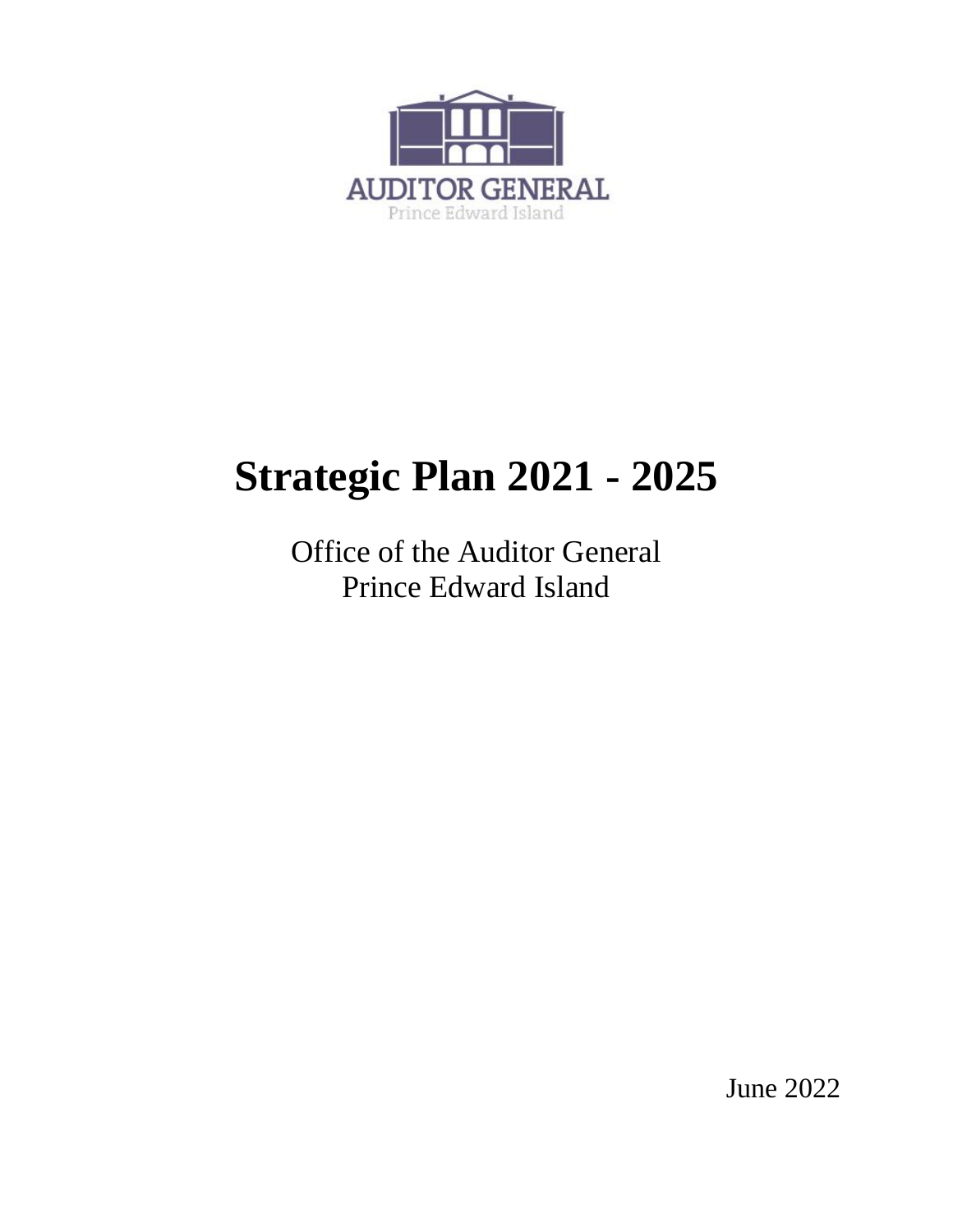# *Message from the Auditor General*



I am pleased to present the Strategic Plan 2021-2025 for the Office of the Auditor General of Prince Edward Island. It documents our vision and mission and provides future direction for the Office as we continue to serve the Legislative Assembly.

Our core values are the foundation of all our work and are embedded in our standards and work practices. We will be independent, reliable, progressive, and relevant as we carry out our mandate.

# **Support and Communication to our External Stakeholders**

Serving the Legislative Assembly, we will remain focused on providing relevant and clear information and advice to assist in holding government accountable. We will work to meet the expectations of the members of the Legislative Assembly. We will pay particular attention to maximizing the value of our work by focusing our audit resources on matters that are relevant and significant. Our collaboration with the Public Accounts Committee is imperative, and we will continue to maintain and strengthen this relationship. We need to work collaboratively to achieve our common goals.

We will continue to seek opportunities to increase our external stakeholders understanding of our role and support for the implementation of our recommendations.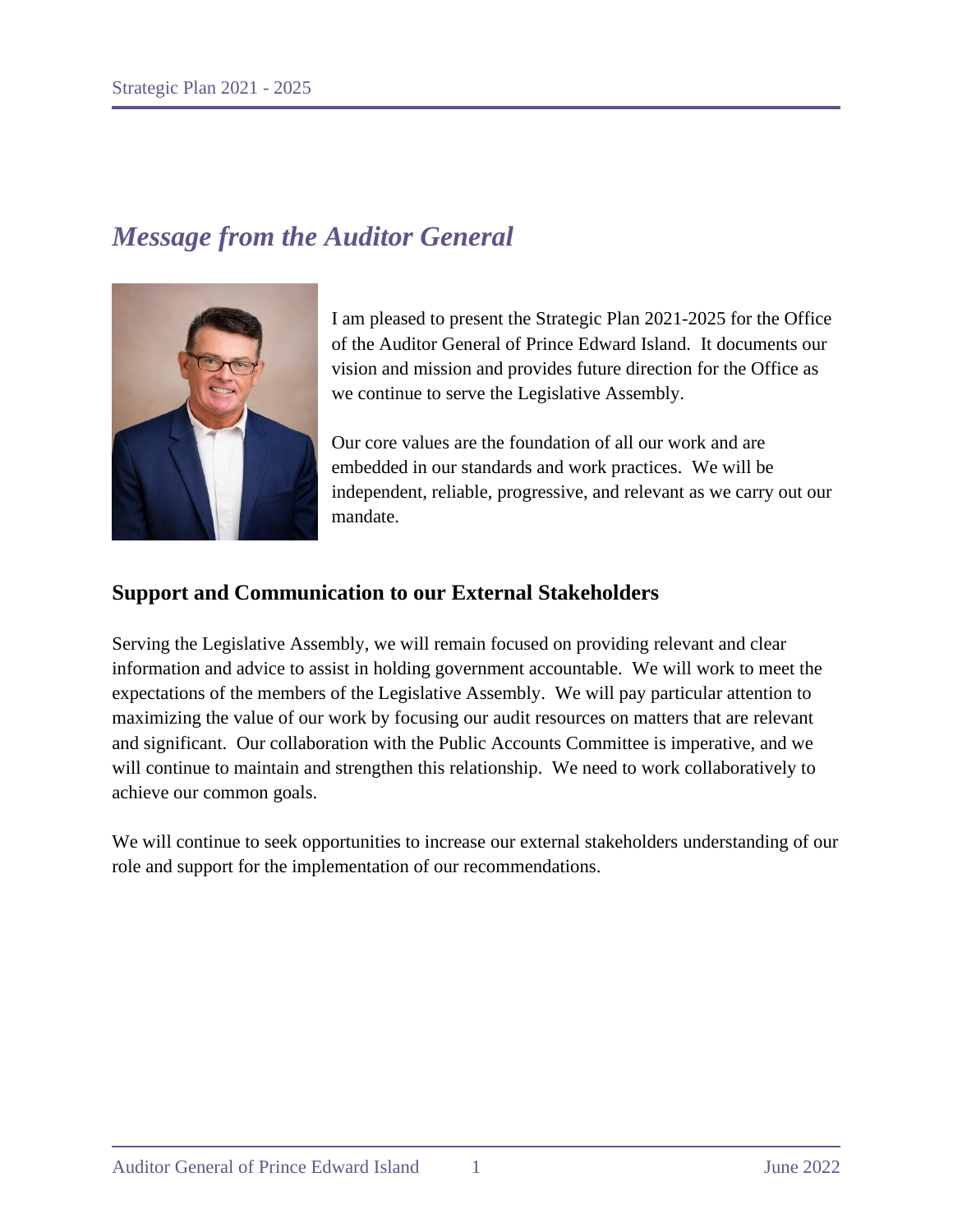# **Rewarding Professional Work Environment**

To fulfill our mandate, we must retain high quality personnel that remain motivated in their work and progressive in embracing new methodologies and work practices. We will optimize the competencies of our employees, offer more opportunities for growth and development, and seek improvements in our work environment. We will work towards a more team oriented approach, with opportunities for staff to work on both financial and performance audits.

# **Audit and Administrative Work Practices**

We constantly strive to improve our operations. Balancing efficiency with quality audit products is always a challenge. We will work to strengthen our risk management processes and improve audit efficiencies.

The Office of the Auditor General is committed to achieving these goals, and our team of trained professionals will make sure it happens.

Darren Noonan, CPA, CA Auditor General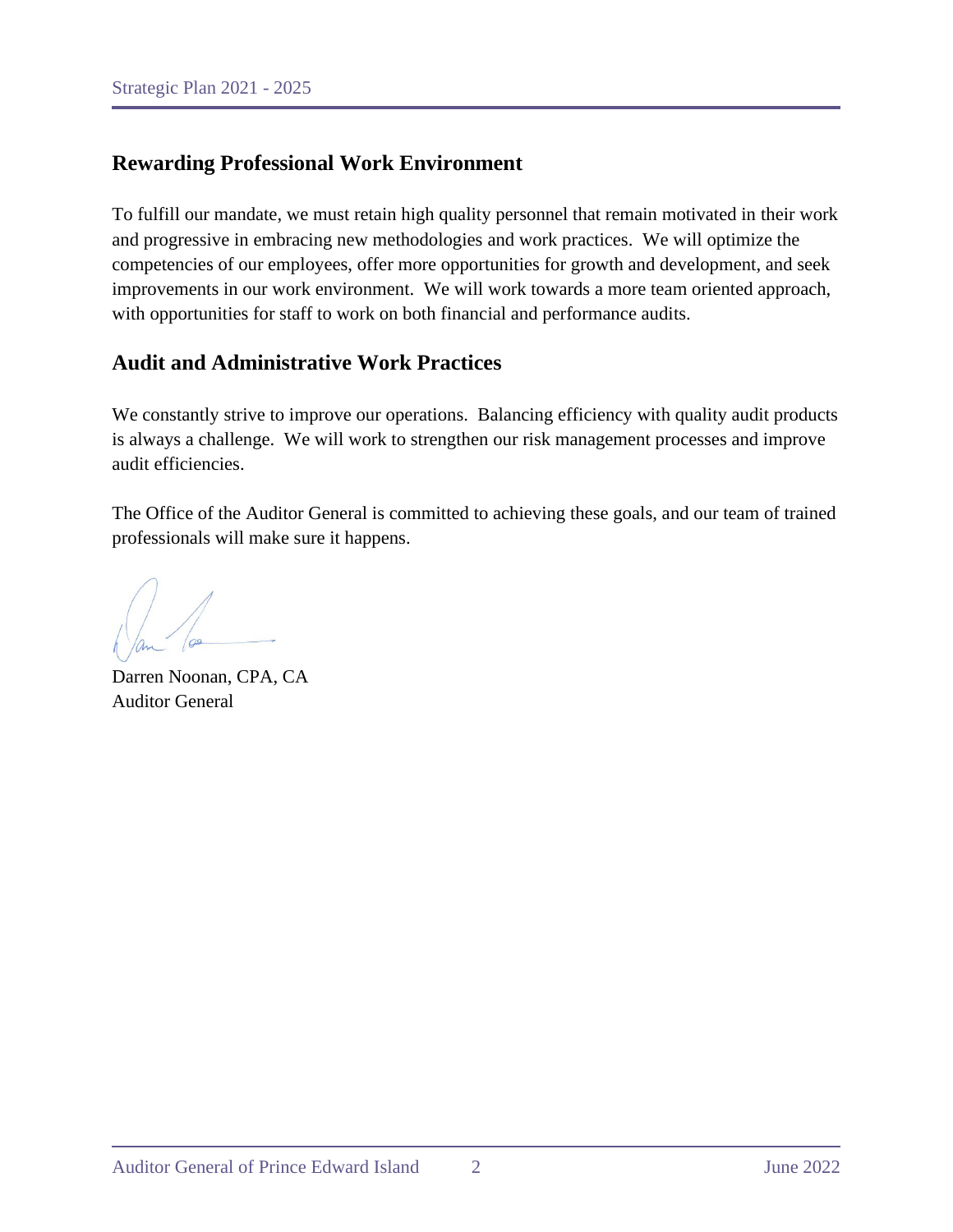# **Introduction**

In May 2020, Mr. Darren Noonan was appointed Auditor General for the Province of Prince Edward Island to carry out the mandate outlined in the *Audit Act.* The Auditor General has updated the previous strategic plan for the Office of the Auditor General.

This strategic plan will be used to guide the work of the Office and to communicate its results to the Legislature and the public. It will serve as the means for demonstrating how the Office fulfils its mandate on behalf of all Islanders.

# **The Office of the Auditor General**

The Auditor General is accountable to the Legislative Assembly, not Government. The Office of the Auditor General is positioned to offer impartial opinions, observations, and recommendations on government operations and management practices. The *Audit Act* establishes the legal framework for an independent audit office. The key components of that framework are:

- the authority to carry out audits and examinations which the Auditor General deems necessary;
- the right of access to records and information necessary to perform audit functions;
- the power to request and receive required information and explanations;
- a Legislative Audit Committee which reviews the Office's budget; and
- the requirement to report at least annually to the Legislative Assembly.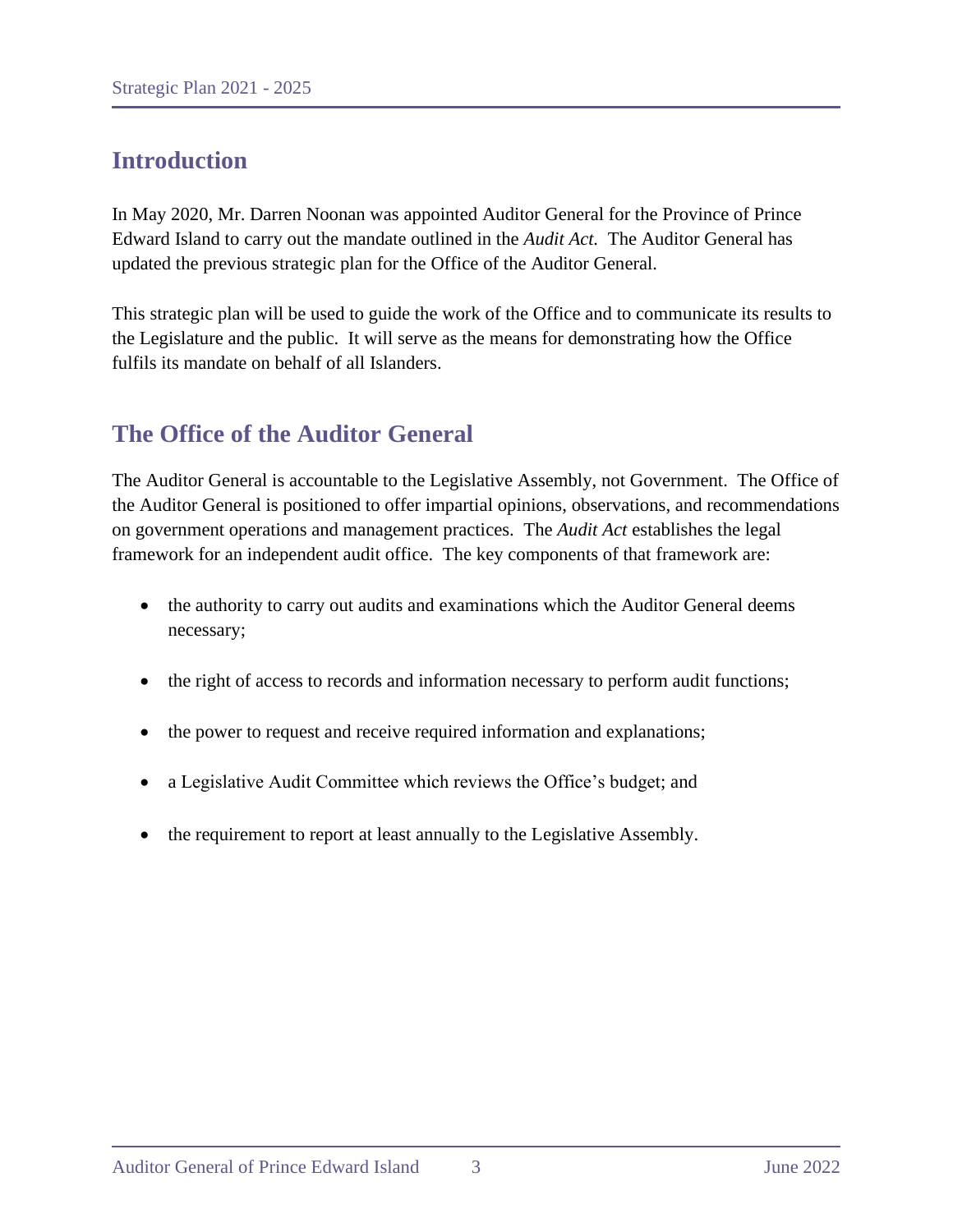Under the *Audit Act*, the Office has the authority to conduct audits and examinations of provincial departments, Crown corporations, agencies, and various funds. Financial audits include examinations of financial statements and other financial reports on which we provide assurance that the financial information is presented fairly.

The *Audit Act* also provides authority for the Auditor General to conduct any special audit or examination considered necessary to determine whether any agency of government is achieving its purpose, is doing so economically and efficiently, and is complying with the applicable statutory provisions.

The reports of the Auditor General to the Legislative Assembly:

- provide observations, recommendations, and information pertaining to the audits and examinations of government operations conducted by the Office during the year;
- call attention to anything that the Auditor General considers necessary to be brought to the attention of the Legislative Assembly; and
- include other specific reporting requirements pursuant to the *Audit Act*.

Recent changes to the *Audit Act* will allow the Auditor General to report more frequently to the Legislative Assembly and should provide for a more timely release of reports and discussions.

The Office of the Auditor General conducts its work in accordance with professional auditing standards issued by the Chartered Professional Accountants of Canada and abides by the rules of professional conduct and ethics of the Chartered Professional Accountants of Prince Edward Island.

The Office of the Auditor General is a member of the Canadian Council of Legislative Auditors which brings together legislative auditors of the federal government, the provinces, and the territories. The Council provides an opportunity for professional development through information exchange, discussion, development, and enhancement of legislative audit practices. The Office is also a member of the Canadian Audit Accountability Foundation, an organization dedicated to promoting and strengthening public sector performance audit, oversight, and accountability, in Canada and abroad, through research, education, and knowledge sharing.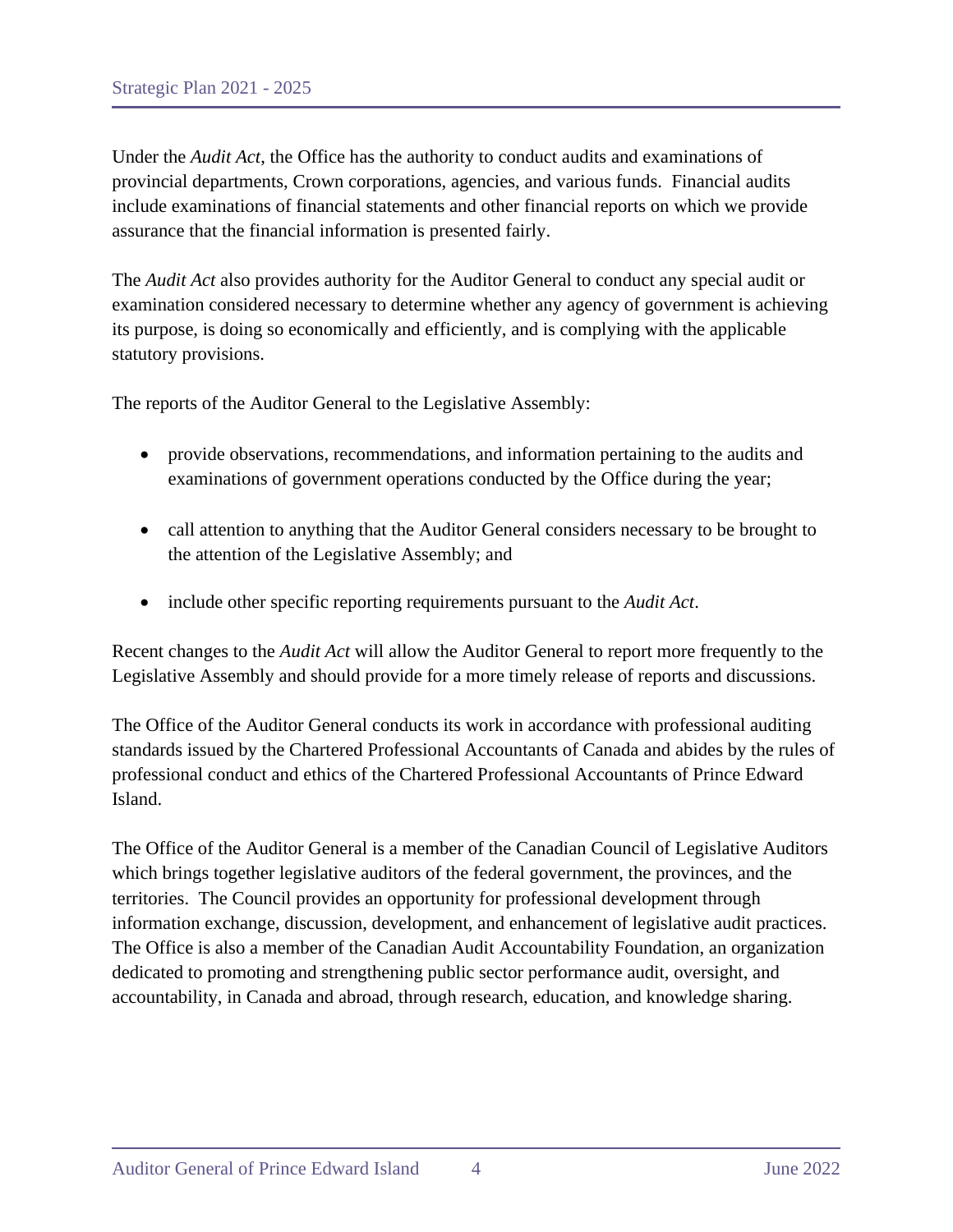

# **THE VALUE AND BENEFITS OF A LEGISLATIVE AUDIT OFFICE**

Light blue: Key services and products of a Legislative Audit Office Adapted from a Canadian Legislative Auditors Working Group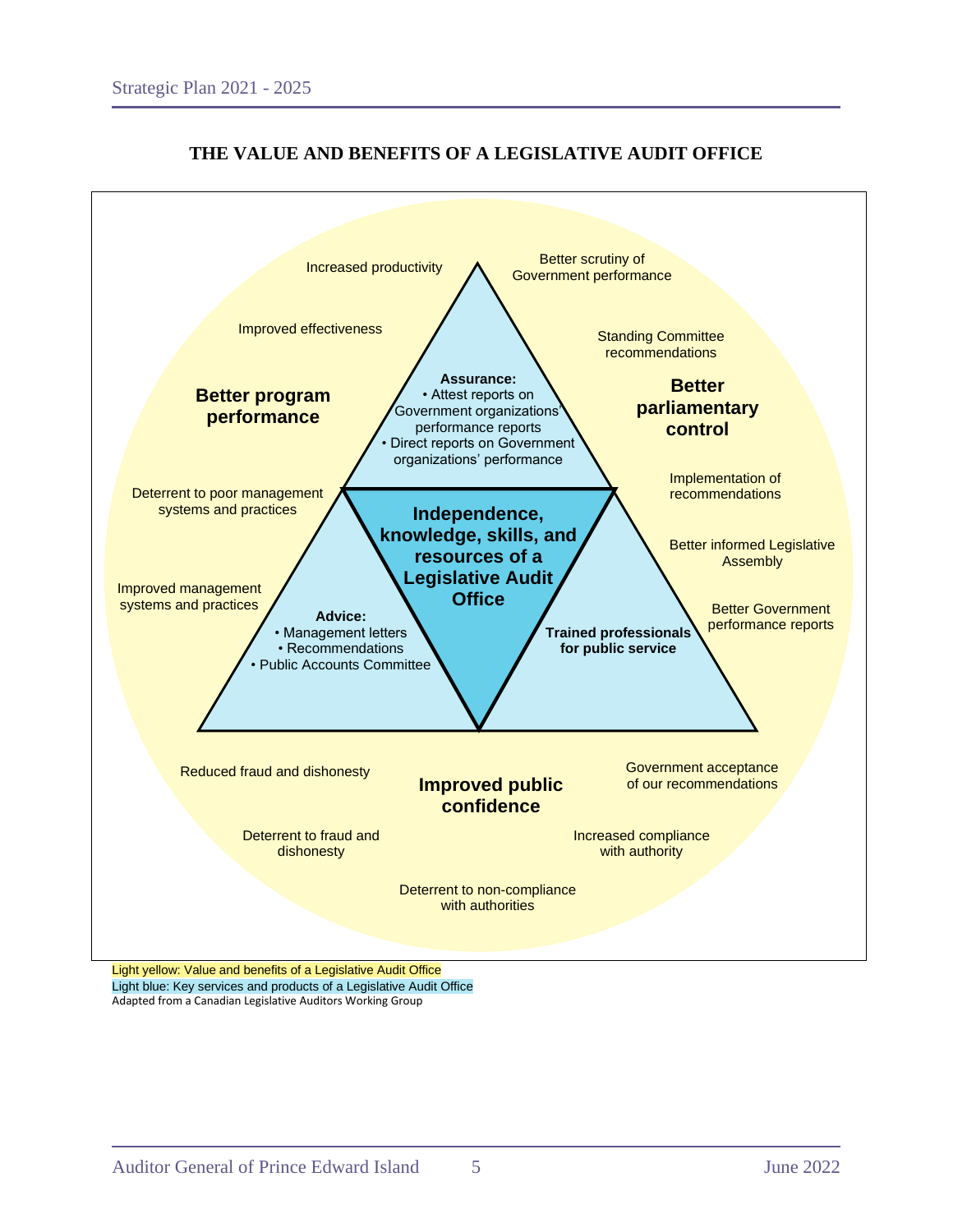# **Strategic Plan**

Our Strategic Plan comprises four components: our vision, mission, values, and strategic objectives. We have identified three strategic objectives as our current priorities and each is supported by actions we will undertake to achieve these objectives.

## **Our Vision**

*An independent audit office highly valued by Islanders for the integrity and excellence of its work in advancing accountability for government's administration of public resources.* 

## **Our Mission**

*The Office of the Auditor General conducts independent audits and examinations that provide objective information, advice, and assurance to the Legislative Assembly. The Office promotes accountability and best practices in government operations.*

# **Our Values**

*Independence Reliability Progressive*

*Relevance*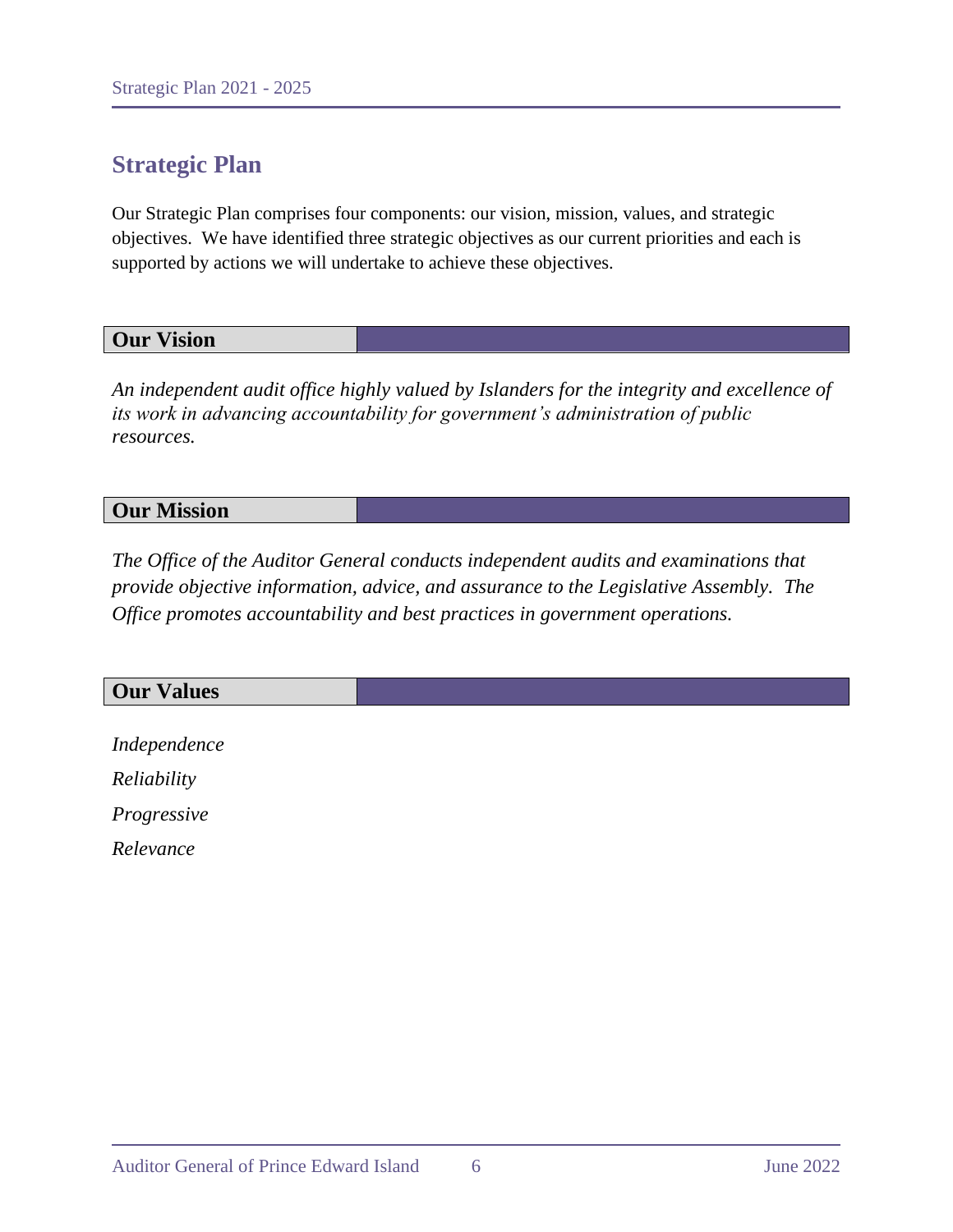Our values guide us in achieving our vision and mission. They guide our day-to-day actions and serve as constant reminders of our commitments. They are a statement of the high standards we apply to ourselves and our work.

#### **Independence**

We report to the Legislative Assembly and are fair, objective, and non-partisan in our approach. We adhere to our independence standards and professional codes of ethics, avoiding real and perceived conflicts in our relationships and in the conduct of our work.

#### **Reliability**

We work together and with others in an open, honest, and trustworthy manner. We strive every day to meet the highest standards of professional conduct and to produce work of consistent high quality.

#### **Progressive**

We seek opportunities for positive change and innovation in our operations. We promote improvements in public sector management through our work and recommendations*.* 

#### **Relevance**

We select our audits on the basis of significance and risk with the goal of making a positive difference for Islanders. Our reports present findings on matters of importance to the Legislature and the public.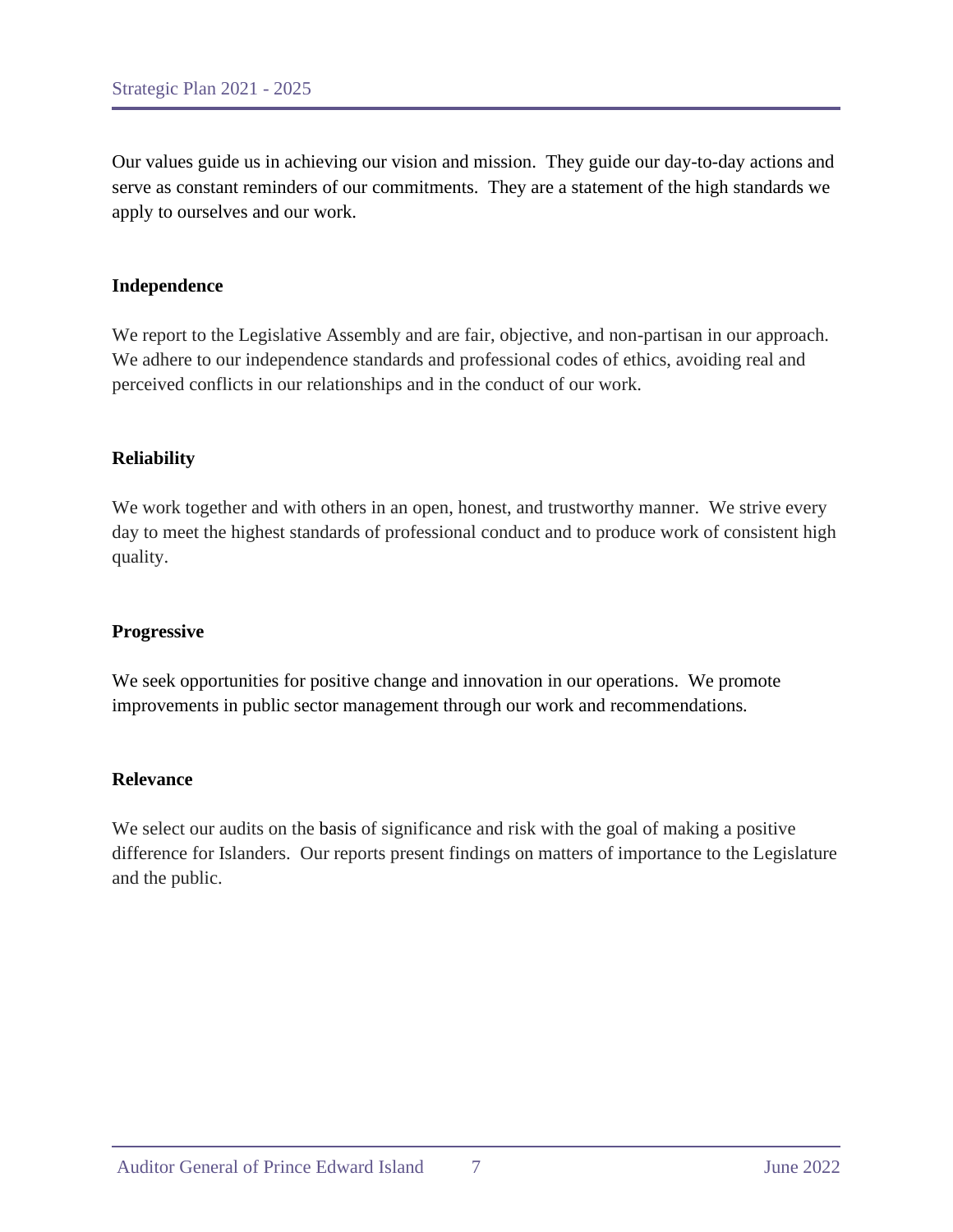## **Our Strategic Objectives**

The following three strategic objectives support the realization of our vision. A number of planned actions have been identified for each strategic objective.

Our strategic objectives and planned actions are:

## **1. Increase support and communication to our external stakeholders.**

#### **Actions:**

- Deliver the best mix of audit products consistent with our mandate that maximizes the impact and value of our audit work.
- Seek opportunities to enhance understanding of our role and responsibilities with:
	- Members of the Legislative Assembly;
	- Public Accounts Committee;
	- Management;
	- Governing bodies; and
	- Islanders.
- Improve communication with our external stakeholders.
- Commence post audit surveys with auditees to help assess the effectiveness of the Office.
- Increase the number of performance audits completed annually.

#### **2. Provide a more rewarding professional work environment.**

#### **Actions:**

- Increase opportunities to challenge and reward employees.
- Increase professional development and training opportunities for staff.
- Improve internal office communication and the office work environment.
- Implement working from home opportunities for staff.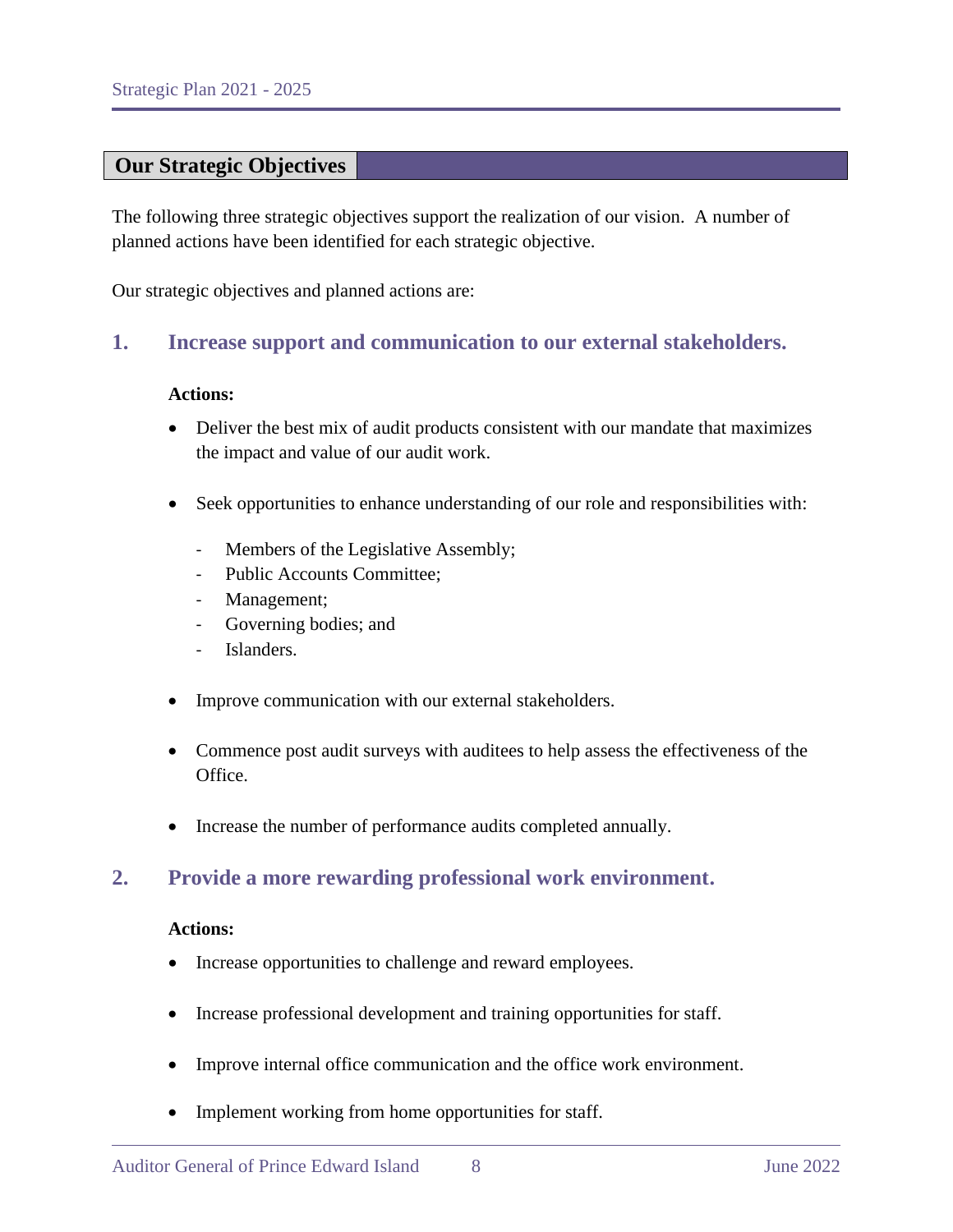- Increase the number of staff to allow the Office to perform additional performance audits annually.
- Create a more team oriented collaborative environment.
- Increase the number of staff social events.

# **3. Improve our audit and administrative work practices.**

#### **Actions:**

- Continually monitor our risk management program.
- Improve audit efficiency while continuing to meet professional standards.
- Enhance our internal Quality Assurance Review practices.
- Explore partnering opportunities within the legislative audit community in Canada.
- Continually monitor advances in Artificial Intelligence (AI) software and other audit software advances.
- Ensure all staff have laptops, that are to be replaced at the appropriate intervals.
- Ensure all staff are prepared with the necessary equipment to be able to work from home, should the need arise.

Our strategic objectives and planned actions set the framework for directing our efforts. We will continue to measure our performance. We will report annually on our progress.

# *Office of the Auditor General*

Shaw Building, 2<sup>nd</sup> Floor North 105 Rochford Street PO Box 2000 Charlottetown, PE C1A 7N8 Tel: (902) 368-4520 Fax: (902) 368-4598 Web: [www.assembly.pe.ca/auditorgeneral](http://www.assembly.pe.ca/auditorgeneral) Email: [officeoftheauditorgeneral@gov.pe.ca](mailto:officeoftheauditorgeneral@gov.pe.ca)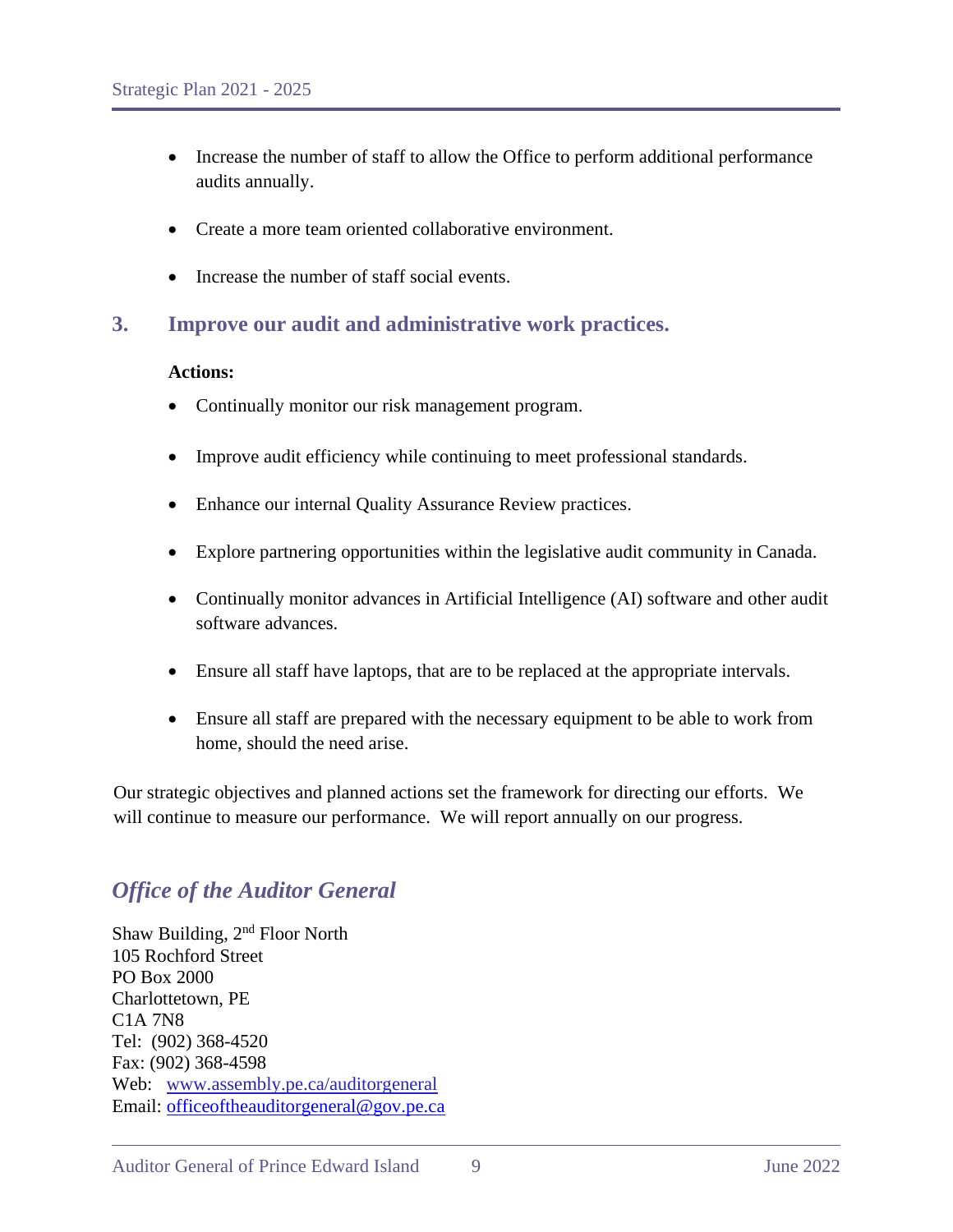#### **APPENDIX A**



#### **OFFICE OF THE AUDITOR GENERAL ORGANIZATION CHART**